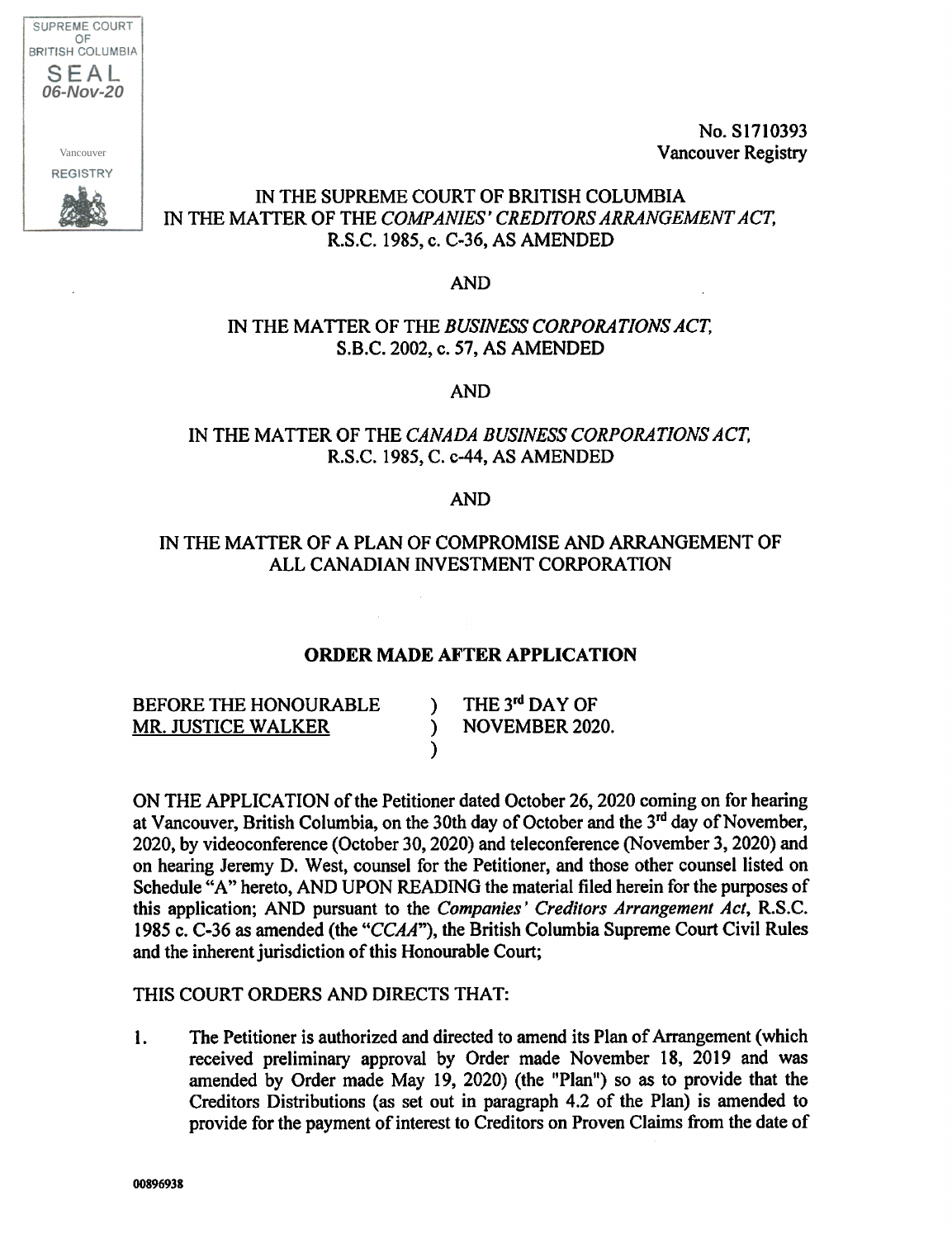the Initial Order in these proceedings to the date of payment of the Proven Claims and to be calculated at the rate of 5% per annum as provided for in s.143 of the Bankruptcy and Insolvency Act R.S.C. , 1985, c. B-3.

- 2. The relief sought at paragraph 1(b) of the Notice of Application dated October 26, 2020 is adjourned generally.
- 3. Endorsement of this Order by counsel other than counsel for the Petitioner is dispensed with.

THE FOLLOWING PARTIES APPROVE THE FORM OF THIS ORDER AND CONSENT TO EACH OF THE ORDERS, IF ANY, THAT ARE INDICATED ABOVE AS BEING BY CONSENT:

Signature of Jeremy D. West Counsel for the Petitioner

By the Court.

Digitally signed by Leung, Winnie

Digitally signed by<br>Walker, J

Registrar

 $\frac{1}{2000}$   $\frac{1}{2000}$   $\frac{1}{2000}$   $\frac{1}{2000}$   $\frac{1}{2000}$   $\frac{1}{2000}$   $\frac{1}{2000}$   $\frac{1}{2000}$   $\frac{1}{2000}$   $\frac{1}{2000}$   $\frac{1}{2000}$   $\frac{1}{2000}$   $\frac{1}{2000}$   $\frac{1}{2000}$   $\frac{1}{2000}$   $\frac{1}{2000}$   $\frac{1}{2000}$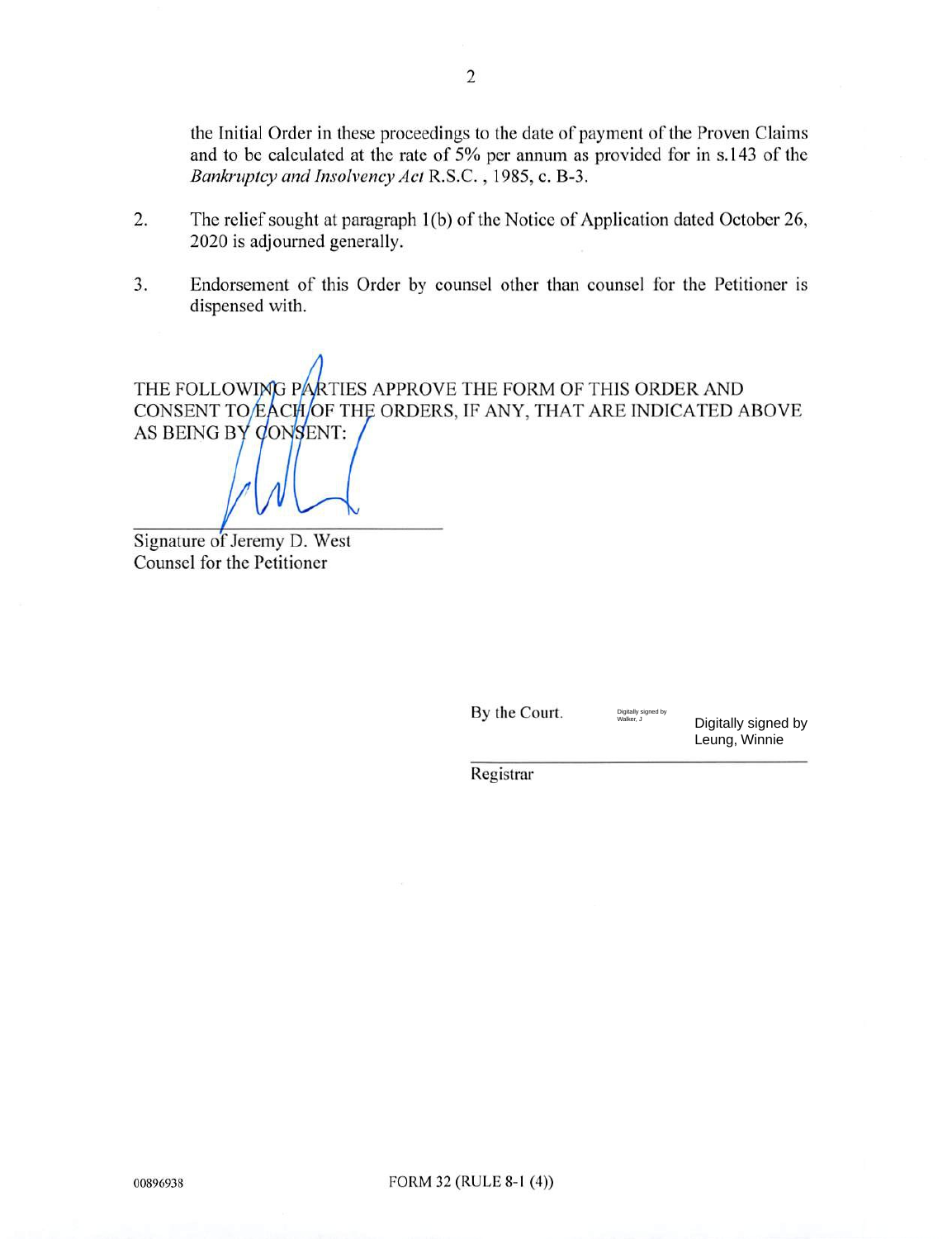# Schedule "A"- List of Counsel Appearing

| Jeremy D. West  | <b>Counsel for All Canadian Investment</b><br>Corporation |
|-----------------|-----------------------------------------------------------|
| Douglas Hyndman | <b>Counsel for the Monitor</b>                            |
| Peter Reardon   | Counsel for James Hancock and 1083163<br>Alberta Ltd.     |
| John D. Whyte   | Counsel for the Redeeming Shareholders                    |